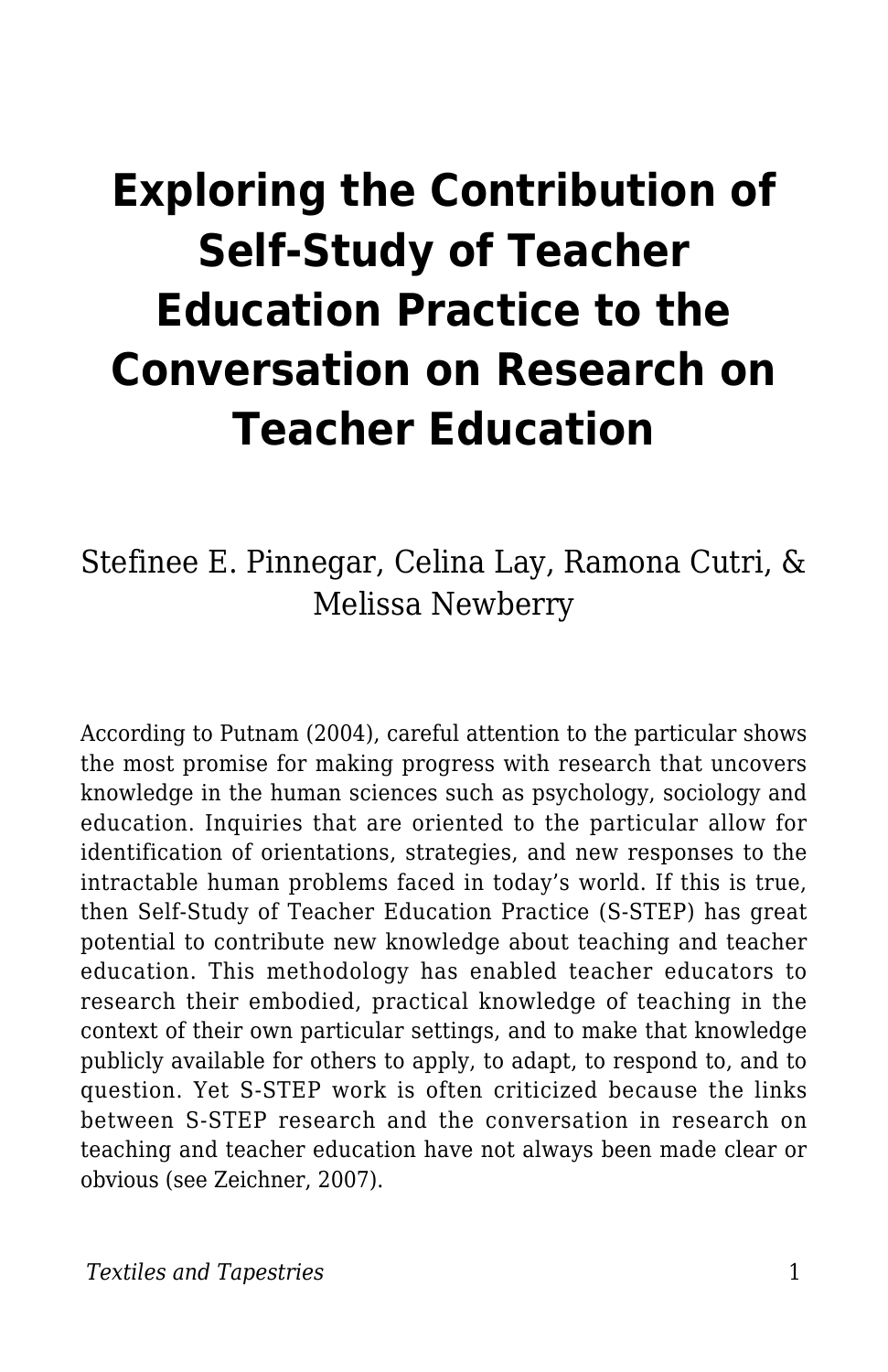Polanyi (1966) argued that to understand practical knowledge, we must explore issues that are entangled, holistic, and multi-faceted. As we learn from practice, we develop new understandings that are then re-entangled in our practical knowing, creating new possibilities for further questioning and knowing practice. While S-STEP has a history since 1995, it continues to be labeled an innovative research methodology (Loughran, 2004). New scholars to this methodology arrive startled that such research has over a 20-year history and is not something they invented. In 1999, Zeichner identified S-STEP as the most promising methodology for contributing to new understandings in teacher education and the particular practices that individual teacher educators could more profitably enact. Then in 2007, he argued that while this methodology was still the most promising and profitable, it was not meeting its potential because published studies failed to cite and build on the work of other S-STEP research. Further, he noted that it also did not contribute to the conversations on research on teaching and teacher education because it did not build on or provide new insights into this work. Within the S- STEP community, we labeled this the Zeichner paradox—according to Zeichner, we are and we are not the most promising and profitable scholarly venue.

## **Aims/Objectives**

In this systematic review, we explore the contribution of S-STEP research to the larger conversations in teacher education research. We seek to synthesize the assertions for action and understanding that have emerged in response to the Zeichner paradox (Berry & Loughran, 2004), identifying how S-STEP methodology integrates with other research on teacher education, and the unique contributions it is poised to make. This project reviews and synthesizes evidence that S-STEP research can and does contribute to the empirically-based knowledge of teacher education. In this review of studies reported in *Studying Teacher Education,* we explore the knowledge contributions of S-STEP to the field of teacher education and integrate the results of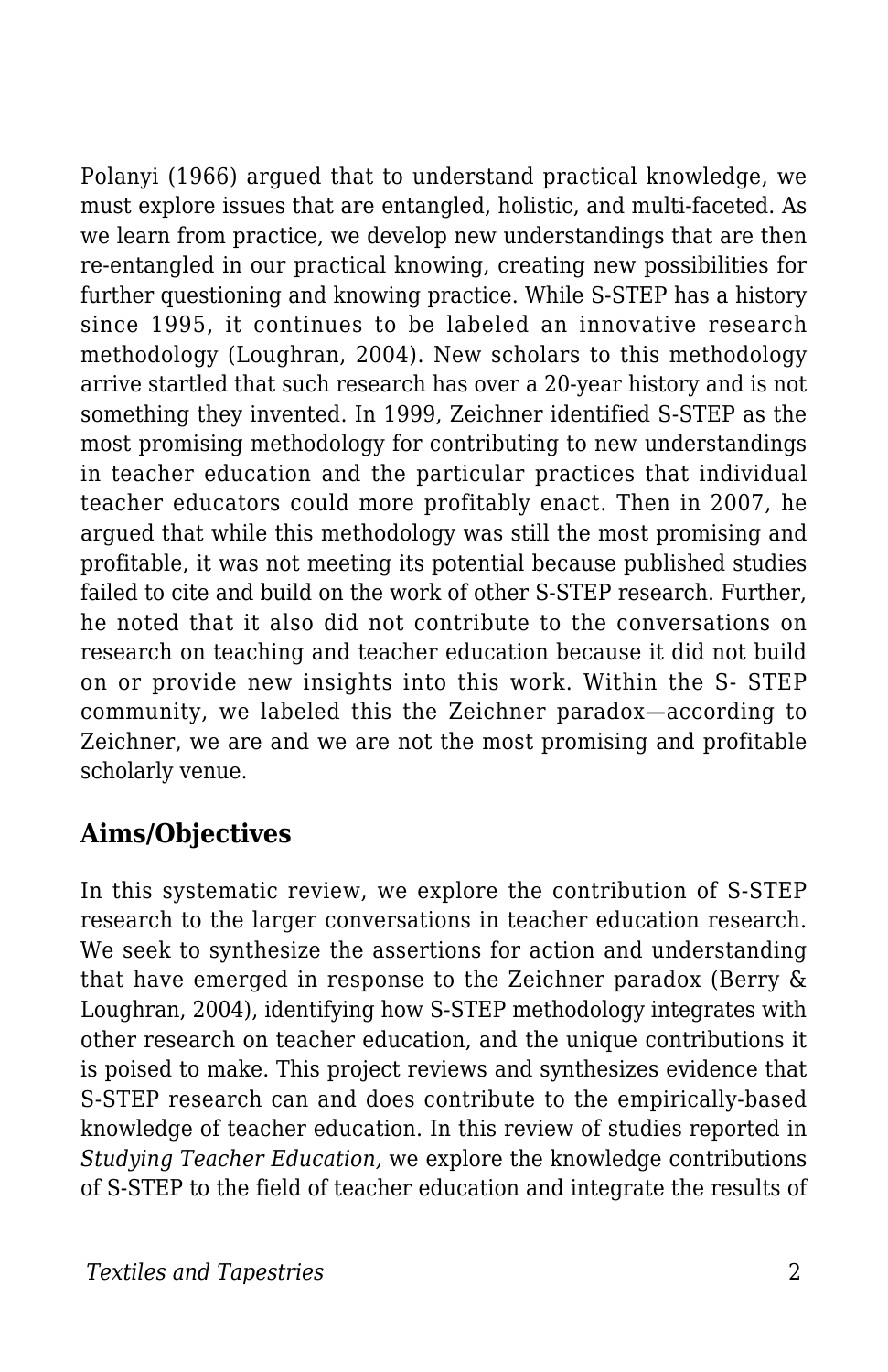S-STEP studies with other research on teacher education.

# **Methods**

S-STEP has always been an international community of scholars (Hamilton, 1998). This feature of S-STEP is critical in a globalized society where both underdeveloped and developed countries seek to secure future success for themselves and their citizenry through improving the quality of teaching and learning through teacher education. The search for this review is limited to empirical (databased research) pieces written in English and published in *Studying Teacher Education*. We set 2005 as the lower boundary as this was the inaugural publishing year of *Studying Teacher Education: A Journal of Self-Study of Teacher Education Practices.* We set our upper boundary as the first issue of 2019 since the other issues were not yet posted. For this study, we reviewed all publications in this journal from 2005 through the first issue of 2019. Of these, we identified those that clearly used S-STEP methodology and specifically focused on studies of teacher educators or teacher education. All authors of this paper reviewed the selected articles to make certain all fit our two criteria: S-STEP methodology and focus on teacher educators or teacher education.

We then came together and examined the studies that we were unsure of, eliminating any that did not meet both criteria. To make the distinction concerning methodology, we relied on LaBoskey's (2004) criteria: research that is self-initiated and focused, improvement aimed, interactive, multiple, primarily qualitative, methods, and exemplar-based validation. To make the distinction concerning the focus, we skimmed the articles and determined that the focus was definitely teacher educators or teacher education. As we reviewed studies to determine whether they met our selection criteria, we also began to identify potential emerging themes. This resulted in the identification of 196 articles. It was at this point that we also decided to include in our analysis, and to potentially use to support our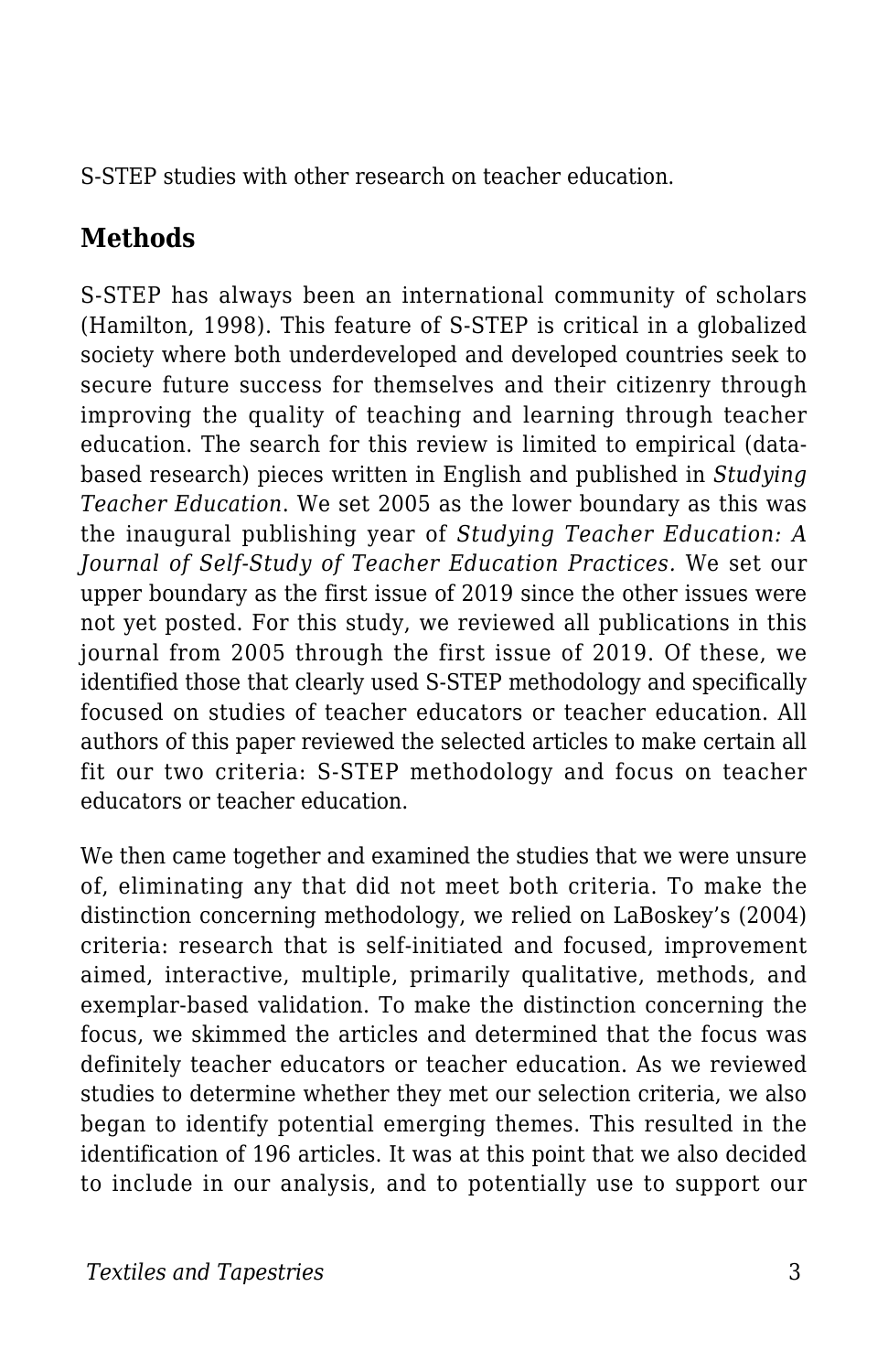findings on teacher education focused S-STEP research, five literature review articles published in *Studying Teacher Education* during this time period*.* This resulted in the identification of 196 articles and five literature reviews, making a total of 201.

Next, we looked closely at abstracts to decide whether our initial list captured all articles that should be included in the review. At this point, we collapsed themes, added new themes, and made initial definitions. Next, we divided the set of articles into four segments. Working independently, we each carefully reviewed the individual studies in our segment. We focused on the methodology findings, and discussion sections of the studies. In this more careful analysis, we identified two articles conducted by teacher educators on teacher education but they focused exclusively on self-study methodology and not teacher education. We removed these two articles from the review, leaving 194 articles.

As we did this deeper review of the articles, we created charts and study by study, we listed the findings that contributed knowledge on teacher education. As part of this process, we honed our themes by adding details to the definitions and identifying the strongest exemplars within our segment. Once we completed this process, we met and reviewed each study considering how it had been categorized determining whether it fit the theme by which we had categorized it.

In our findings section, we will define each theme and list the relevant contributing findings to research on teaching and teacher education. In reporting this study, we will then provide exemplar articles that represent the categories and potential contributions. The collaborative negotiations of the article selection and the review of our analysis represent our attention to the trustworthiness of this review. In the next section, we will report on the nine themes that emerged.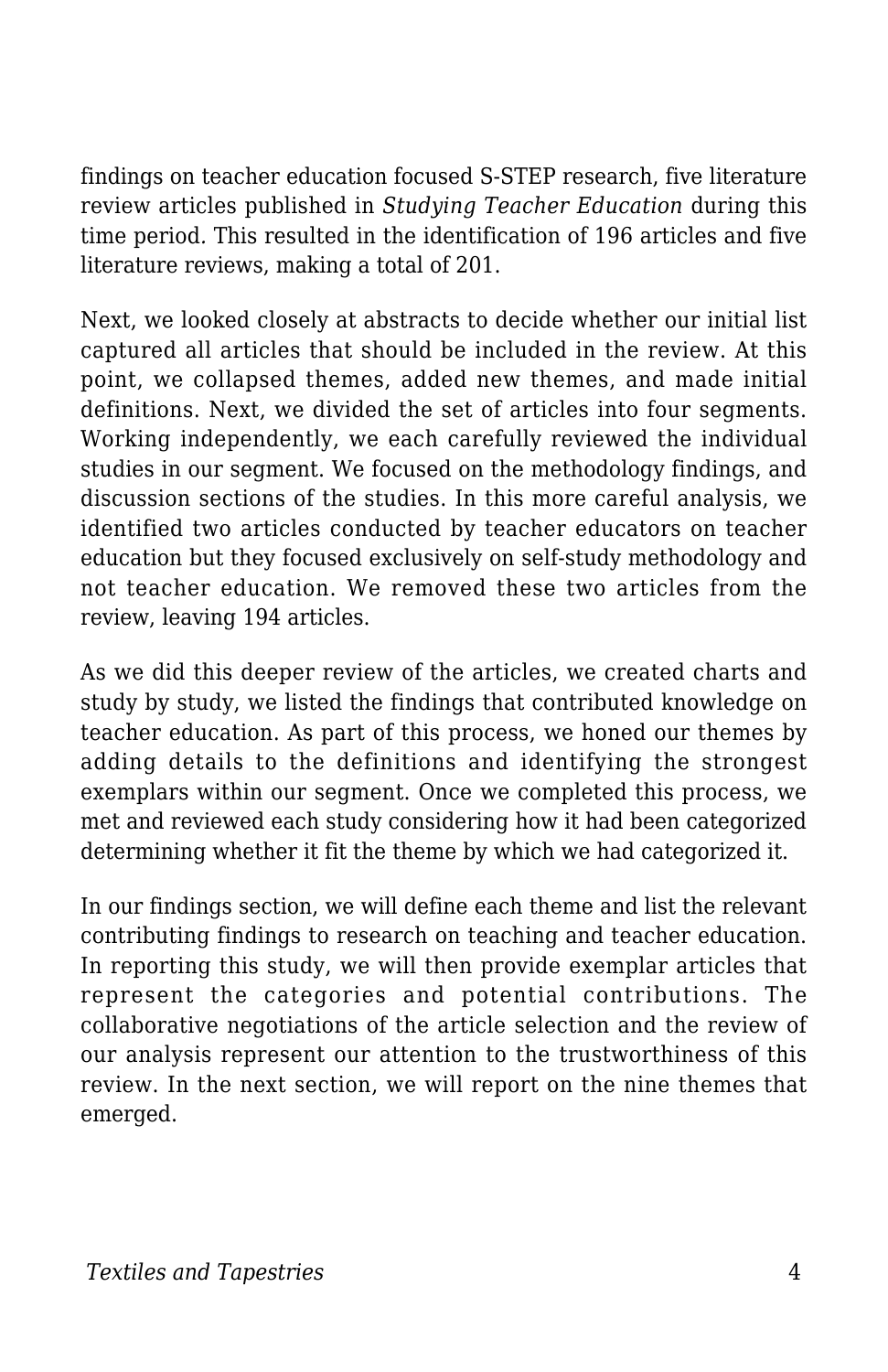# **Findings**

Through analyzing the 194 articles in *Studying Teacher Education* that were self-studies of practice published between 2005 through the first issue of 2019, we found that S-STEP research did meet the challenge Zeichner made to the S-STEP community. The articles we reviewed made contributions in nine thematic areas: returning to teaching as a teacher educator, becoming a teacher educator, supervising pre-service teachers, pedagogy and practices in teacher education, issues of social justice, collaborating and collaboratives as teacher educator researchers, relationships in teacher education, programmatic studies of teacher education, and teacher educator knowledge. In reporting this review we present the definitions of each theme, illustrative examples, and key contributions made to the research on teacher educators based in the examples.

#### *1. Returning to Teaching as a Teacher Educator*

The concept of returning to teaching, not as an observer or supervisor but as the teacher of record, was a theme that arose in this review. Both in statements of their purpose for the work and in their report of their findings, teacher educators uncovered new insights about what it means to be a teacher educator, what dilemmas their future and current teacher/students faced or would face. This return to the classroom afforded them opportunities to reflect on their own practice as they revisited what it was like to be in the daily practice of teaching in schools (McDonough, 2017; Scherff & Kaplan, 2006; Spiteri, 2010). The tensions that teacher educators experienced produced new understandings concerning the challenges teachers faced. They considered these new insights as they decided how they could apply what they learned and determine ways to better prepare new teachers for the varied roles they will play (McDonough, 2017). They articulated challenges teachers and teacher educators face when they attempt to implement new initiatives (Spiteri, 2010). In addition, the experience of returning to the school often reminded teachers of the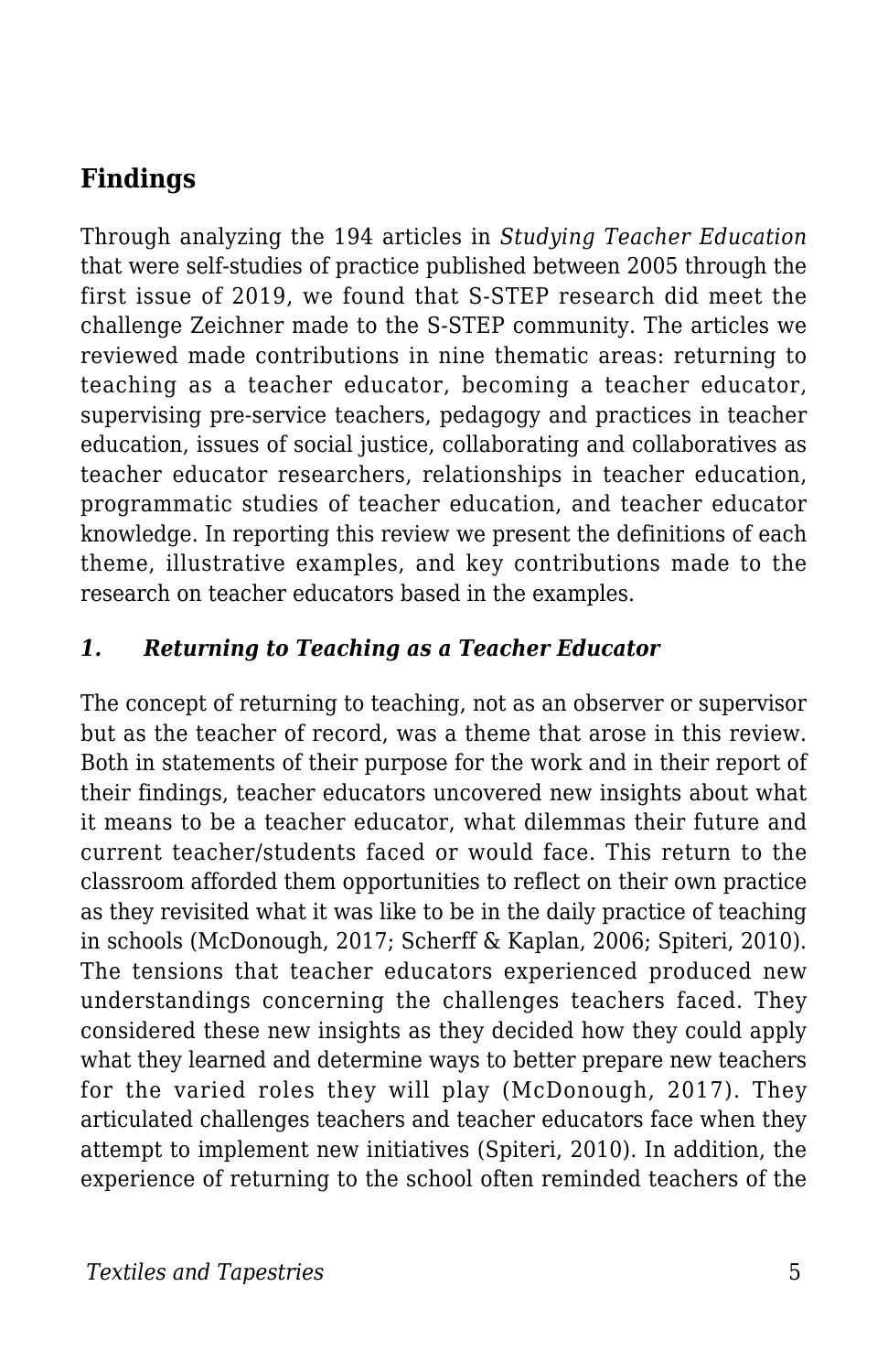knowledge about teaching they held based on their prior experience as a classroom teacher. These memories and experiences positioned them differently in relationship to the teachers they taught. Finally, the insight they gained reinvigorated them for their work as teacher educators (Scherff & Kaplan, 2006).

#### *2. Becoming a Teacher Educator*

Just as teacher educators returned to teaching to better understand their practice as a teacher educator, many S-STEP scholars study their transition from teacher to teacher educator. Many teacher educators reflected on the journey from classroom teacher to graduate student to teacher educator in an effort to understand the influences that are affecting their preservice teachers and their shifting identity (see Williams et al., 2012). Issues such as vulnerability (Grierson, 2010), the complexity of the university role (Wood & Borg, 2010), change in practice (East, 2009), background experience and culture (Skerrett, 2008), merging of identities and knowledge for decision-making (Dinkelman et al., 2006ab), and the roots of these identities from early influential experiences (Young & Erickson, 2011). It also included the identity formation of the nontraditional teacher educator (Newberry, 2014; Richards & Ressler, 2017) as they had the additional struggle for acceptance from students and colleagues for not having traditional teaching experience. Each of the accounts of identity deepens our understanding of what it means to be a teacher educator and how our understanding and practice shift as we become teacher educators. In these studies, scholars uncover the background influence and prevailing personal experiences that color their understanding of what it means to be a "teacher" for themselves now as teacher educators as well as for their preservice teachers. Support for practices that enable a smoother transition from teacher to teacher educator were also noted (Hamilton, 2018), in particular a teacher portfolio that allows for deep reflection on pedagogy as well as documentation that bridges practice to research and theory.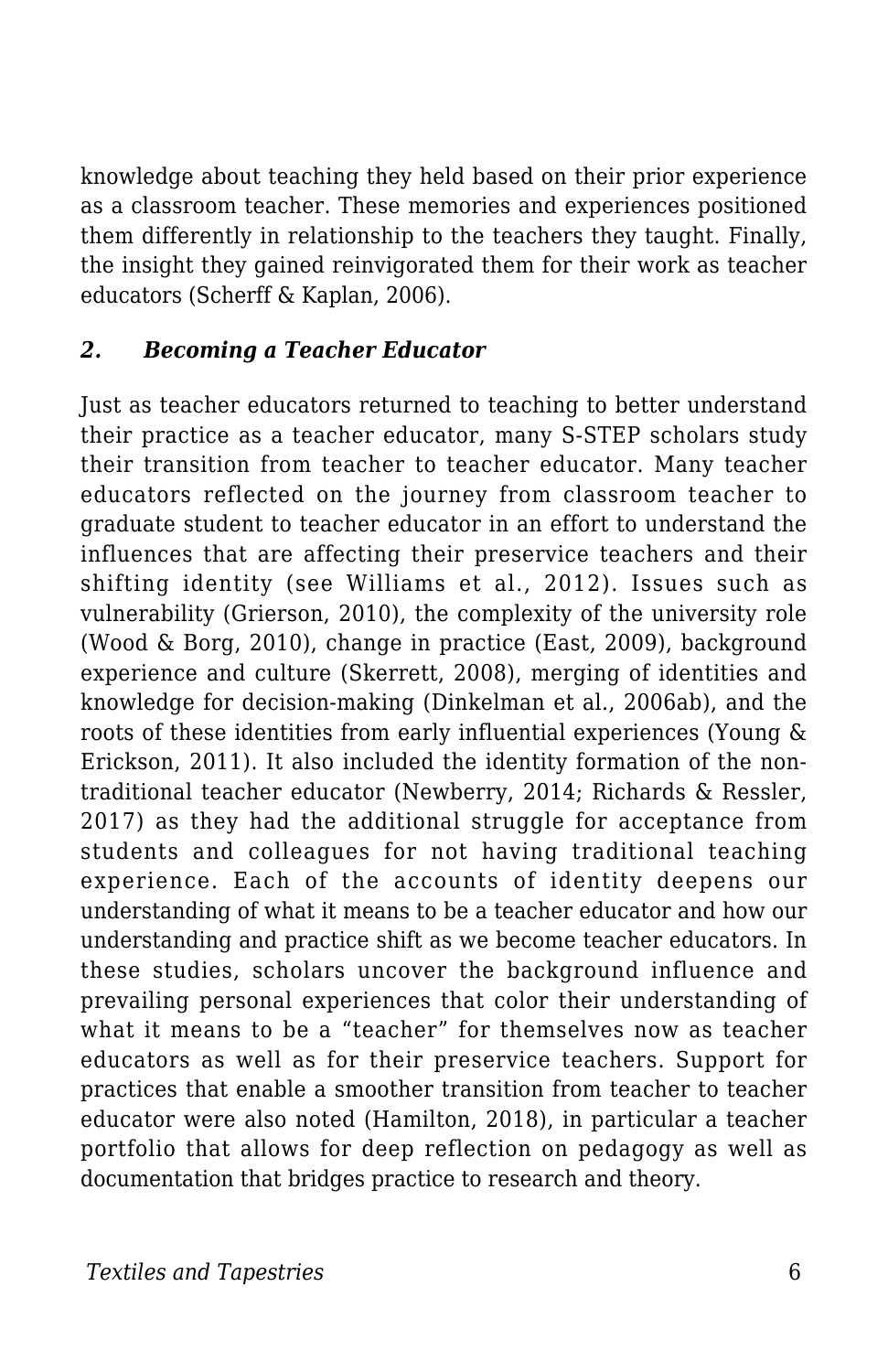#### *3. Supervising Preservice Teachers*

Supervision as a theme included studies of how teacher educators designed field-based experiences for preservice teachers. It utilized tools such as memory work and engagement with critical friends. These studies sometimes were somewhat hybrid as teacher educators collected data on student learning and then utilized that data to uncover their knowing and action as supervisors. They also engage in analysis of roles that teacher educators take on particularly as they move back and forth between public schools and the university setting. Researchers have reflected on their teaching of practicum students based on self-assumed reactions to situations (Cuenca, 2010). Teacher educators engaged in this work uncovered and acted upon their knowledge by improving practicum experiences. The authors reported how their study of supervision led directly to improved practicum experiences. This occurred as they not only reflected on the practice of the supervisors (Parker & Volante, 2009; Russell, 2017), but also brought to light clearer understanding of the relationships that preservice teachers form with their mentor teachers and the context of the classroom (Bullock, 2017). Thomas (2017) and Martin (2017) had deep concern about whether or not their practices in supervision supported teacher candidates in bridging the theory practice divide. Thomas (2017) argued that her study led her to a startling finding that her role directing field experience acted not as a bridge but as a hindrance to overcoming the theory practice divide. Much information on how to better support preservice teachers while in the field has been identified by recognizing the socialization process (Thomas, 2017) and helping preservice teachers find balance between theory and practice (Dillon, 2017; Klein & Taylor, 2017). Teacher educators learned that by improving their own listening skills, this led them to improve the experience of the preservice teacher in practicum arrangements (Martin, 2017).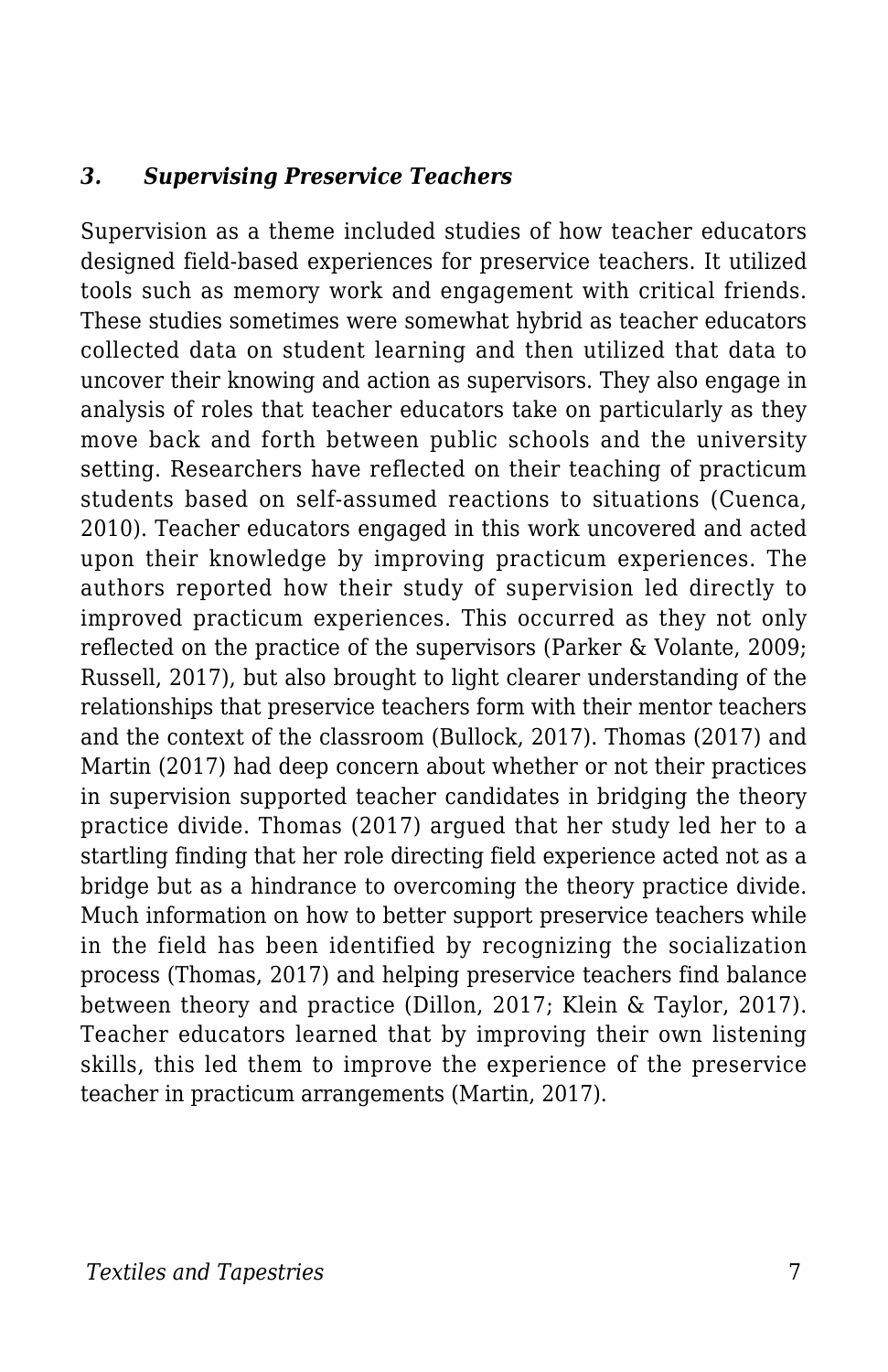#### *4. Pedagogy and Practices in Teacher Education*

Teacher educators employed self-study as ongoing investigations of teaching and learning both as general pedagogies and in specific practices. Bullock and Sator (2018) used self- study to investigate their teaching and practice within a framework of Maker Pedagogy. Studying their own teaching, Forgasz and McDonough (2017) investigated embodied pedagogies, pushing beyond a cognitive-only focus to learning. Brubaker (2010) studied his own democratic teaching and the particular practice of individualized grading contracts. Kastberg et al. (2019) reported what they learned about practices of questioning in a mathematics context. Hohensee and Lewis (2018) engaged in a two-year self-study on cross-disciplinary peer coaching, effectively examining two areas of importance to teacher educators, citing benefits to both. Additionally, online teacher education is a recurring context. Dunn and Rice (2019) considered issues of providing quality special education teacher education as they develop an online course. Cutri and Whiting's (2018) self-study revealed a clear account of how teacher educators can incorporate technology into a blended learning course as an ongoing process of reconciling deeply held learning theory and content knowledge beliefs.

#### *5. Social Justice Practices and Concerns within Teacher Education*

The coding theme of social justice issues was applied to articles that employed self-study of teacher education methodology to collect empirical evidence exploring issues such as social perspective taking, challenging socially constructed assumptions about race, culture, poverty, and ethnicity, and striving to change personal practice and interrogate instructional roles and policies in teacher education (Lee, 2011; Cutri et al., 2011). This theme illustrated the benefit of S-STEP methodology's ontological foundation in critically questioning one's own practice in order to improve it (Craig, 2010). Additionally, this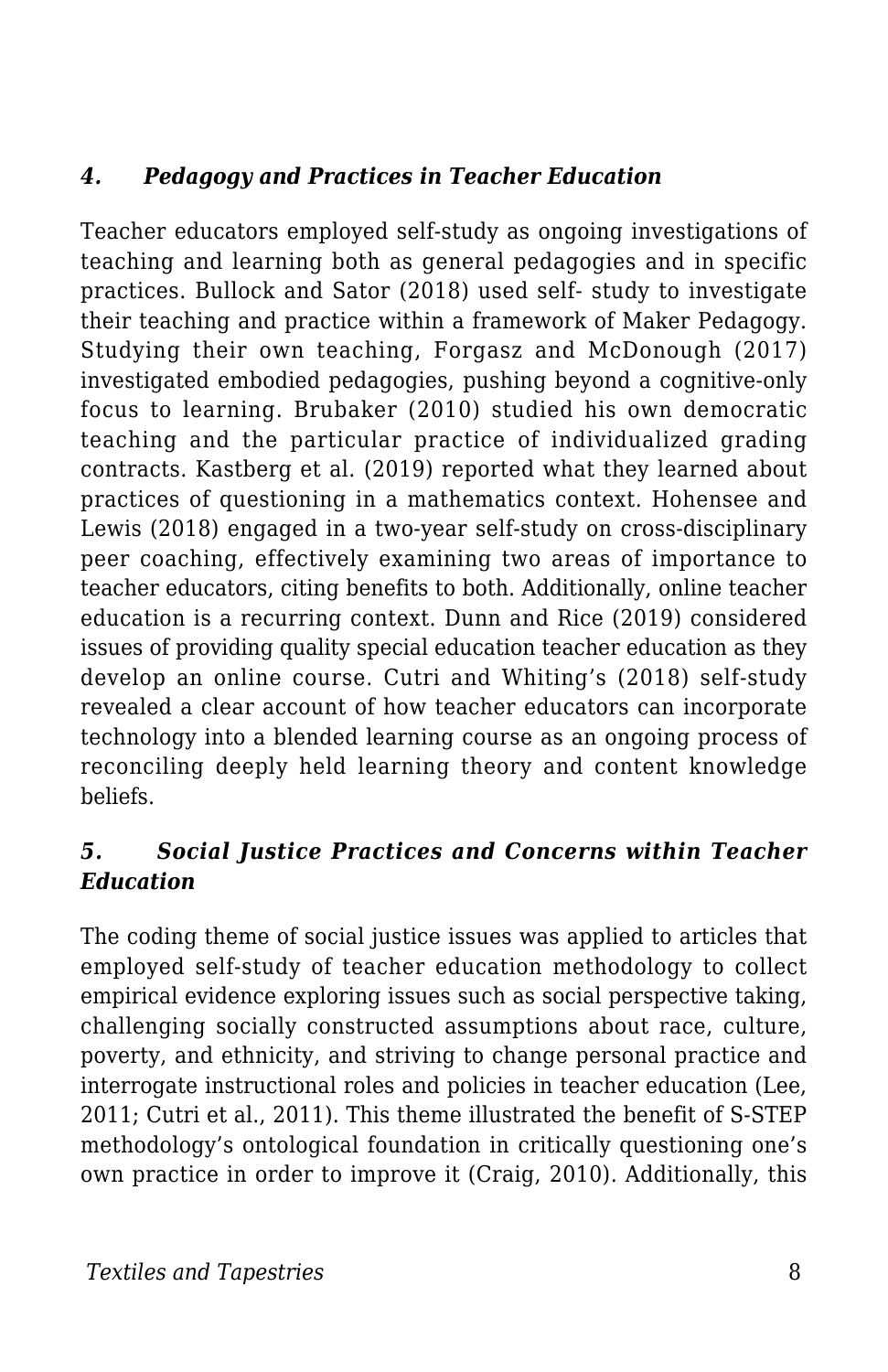theme highlights the benefits of S-STEP methodology's requirement that insights and critiques forged at the individual level must also be turned toward larger public implications.

#### *6. Collaborating and Collaboratives as Teacher Educator Researchers*

The coding theme of collaboration in teacher education was applied to articles that employed collaborative self-study methods within the framework of S-STEP methodology to inquire into persistent problems in teacher education. For example, issues relating to new pedagogical practices; evaluating effectiveness of existing pedagogical practices; grading/assessment issues; student teacher supervision; and program evaluation. This theme illustrates the benefits of S-STEP methodology's epistemological orientation toward meaning making as being fundamentally social and the crucial importance of systematic and rigorous analysis of meaning making (Samaras et al., 2006). Additionally, articles coded with this theme demonstrate the ways in which collaborative self-study methods inform teacher educators' identities and foster productive professional learning communities in concrete ways (Tuval et al., 2011). Specifically, articles documented improved written and oral reflective abilities, the establishment of shared deliberate language, and the creation of patterns of cyclical and rigorous feedback. These findings contributed to the formation of dialogic spaces.

#### *7. Relationships in Teacher Education*

Murphy and Pinnegar (2019) argue that the quality of our teacher education programs and research are dependent on the relationships we develop with others in our practice. S-STEP research reported in *Studying Teacher Education* examines and reports assertions for understanding relationships in our various roles and contexts as teacher educators. Studies take up different aspects of relationships in teacher education including relationships with pre-service and in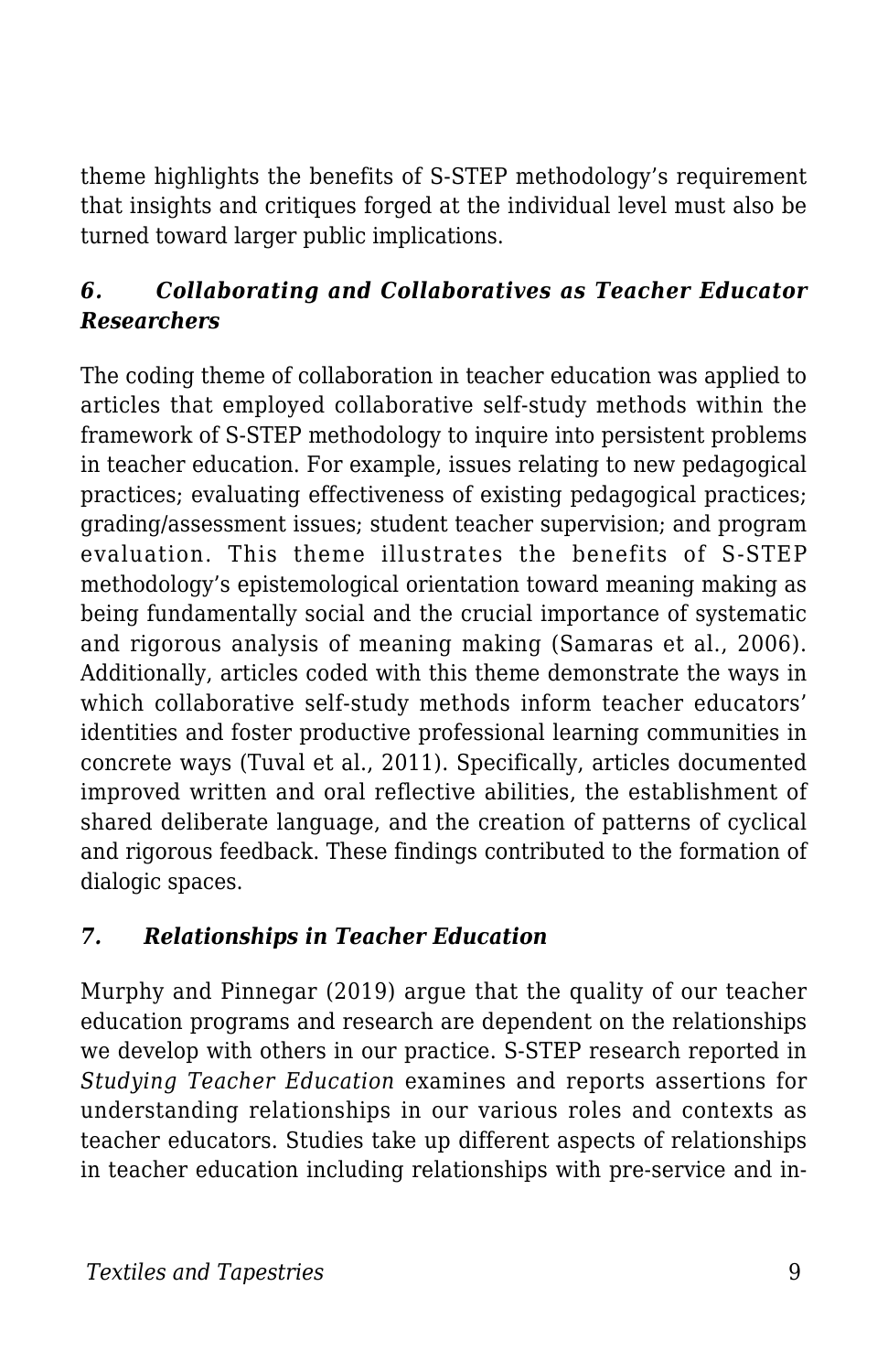service teachers, with public school personnel and faculty across the university, and with each other as teacher educators. Coia and Taylor (2013) uncover their relationships established through a shared methodology. Murphy and Pinnegar (2018) examine the challenge of establishing teacher-student relationships in online courses. In his work, Kitchen (2005b) identified the fundamental necessity for teacher education to be conducted in a space of relationship and develops the concept of relational teacher education. He identifies and defines characteristics that are fundamental to such teacher education. Using a narrative research approach, he articulates experiences that reveal the definitions and processes of engaging in relational teacher education. Studies of relationships using S-STEP methodology and reported in *Studying Teacher Education* demonstrate contributions to our understanding of relationships in teacher education and offer a unique perspective and position from which to examine them.

#### *8. Programmatic Studies of Teacher Education*

Kitchen's (2005a) study of relational teacher education provides a clear articulation of the process for developing such a program. Kosnik and Beck (2008) examine the principles of literacy practice that undergird their program, the impact on their graduates, and how what they teach shows up in the learning of their now practicing inservice teachers through their perspectives and understanding as teacher educators. Samaras et al. (2006) used self-study to explore their understanding of the dynamics of team teaching across a nontraditional teacher education program. LaBoskey and Richert (2015) explored the influence of their program on the thinking of their students during and beyond their program. Their study used their practice of S- STEP in conjunction with self-study of practice research conducted by their students. These studies contribute to designing programs, exploring the influence of such programs beyond graduation and techniques and practice used across a program. These are important contributions to understanding not a single practice, a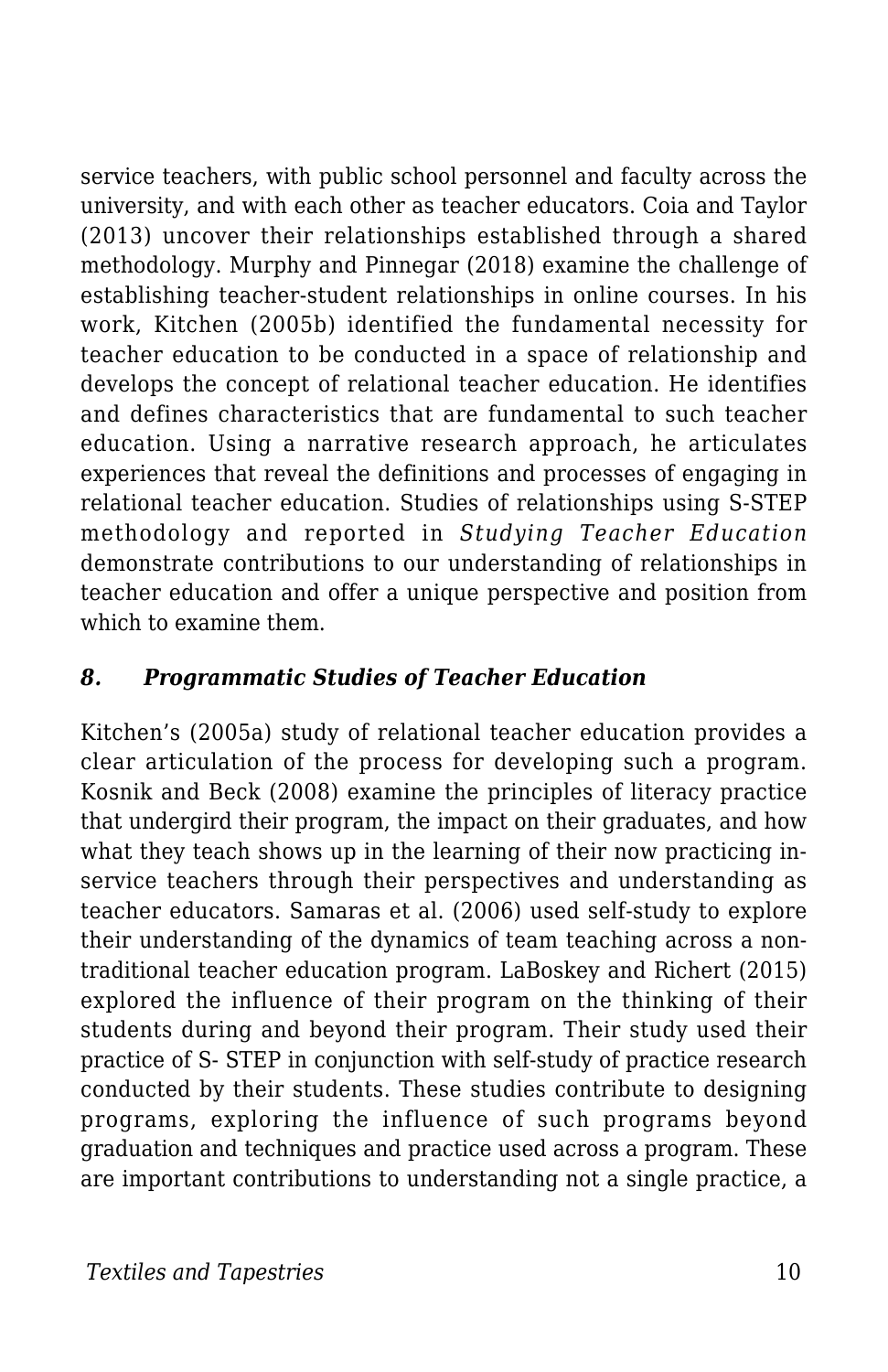single course, but the orchestration, implementation and influence of a program as a whole. Loughran (personal conversation 2010) argues that program self-studies of practice are difficult to conduct because of its highly relational and collaborative nature; however, such selfstudies of practice (Tuval et al., 2011) offer opportunities to explore more carefully whether programs honor the promises made in mission statements, how teacher educators work together across theoretical and philosophic differences, and how programs are orchestrated to provide a pedagogy and learning context that promotes the desired learning.

#### *9. Teacher Educator Knowledge*

Studies of teacher educator knowledge include explorations of teacher educator beliefs, personal practical knowledge and pedagogical content knowledge. These studies are often grounded in assertions for understanding rather than assertions for action. The S-STEP characteristic of improvement aimed (LaBoskey, 2004) is based in the idea that by more fully understanding our beliefs or assumptions will lead us to sharpen and improve our work as teacher educators.

Schulte (2005) and McDonough and Brandenberg (2012) explore their teacher educator knowledge by identifying and examining their assumptions. Craig (2010) has produced work that provides the strongest example of studies of the personal practical knowledge of a teacher educator. Work by Cite et al. (2017) examines their pedagogical content knowledge for teaching teachers science content not just science pedagogy. These studies contribute to research on teacher knowledge, pedagogical content knowledge, personal practical knowledge as well as learning to teach.

## **Outcomes**

Our review documents that S-STEP does and can contribute to the conversation of research on teacher education in opposition to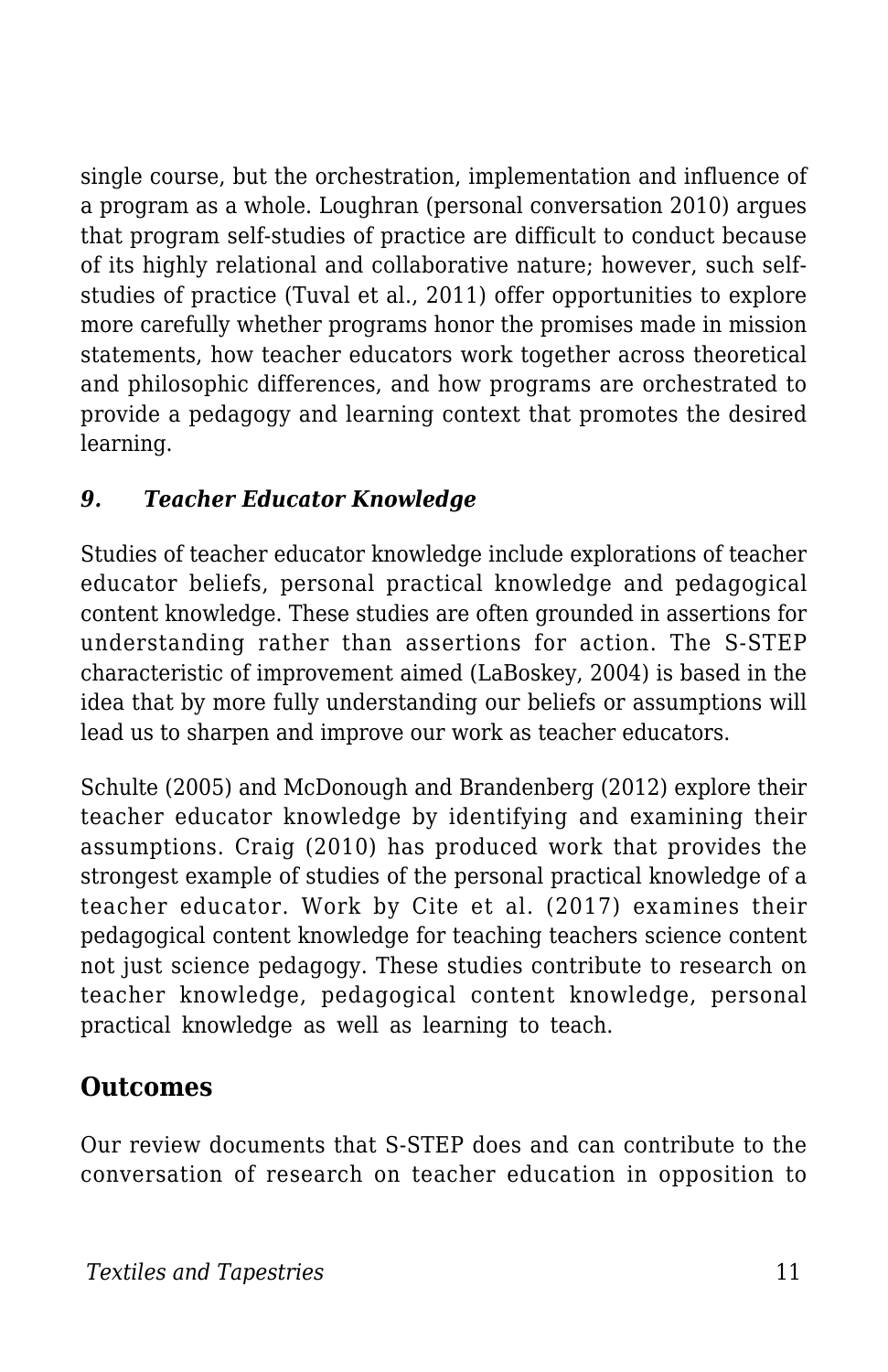Zeichner's claim that S-STEP does not make such a contribution. First, S-STEP work contributes knowledge about returning to teaching as a teacher educator. Second, the work provides the opportunity to investigate the experiences, roles, and identities related to becoming a teacher educator. Third, S-STEP work has contributed knowledge to research on supervising preservice teachers. Fourth, S-STEP research deepens our understandings about the pedagogies and practices of teacher educators. Fifth, it uncovers much about the ways teacher educators interrogate issues of social justice to challenge both their own practice and institutional policies. Sixth, S-STEP work contributes to the understanding of collaboration and collaboratives in teacher education. Seventh, this work is significant because it contributes to our understandings of developing relationships in teacher education. Eighth, S- STEP work provides the opportunity to better understand programmatic concerns in teacher education. Finally, S-STEP work contributes to teacher educator knowledge, including pedagogical content knowledge, personal practical knowledge as well as learning to teach.

Maxine Greene (1995) argued that quantitative studies enable us to view the horizon of the things we understand about particular concepts in teaching and teacher education. She called this seeing small. Further, she suggested that when we engage in qualitative projects that are oriented to examining and uncovering the particular it allows us to contribute to research through the details of particular cases, setting, ideas. She labeled this seeing large. When these two kinds of research knowledge are coupled, it releases the imagination and allows scholars to consider things in new ways. S-STEP, because of its particular and personal experiential basis, opens the imagination further as we examine how we might take up the things we learn from these studies in our individual practice and context. S-STEP allows teacher educators to see large against the horizon of studies that see small. Across our review, we came to understand that S-STEP researchers need to be more explicit in the details of their findings and more often link what they find to teaching and teacher education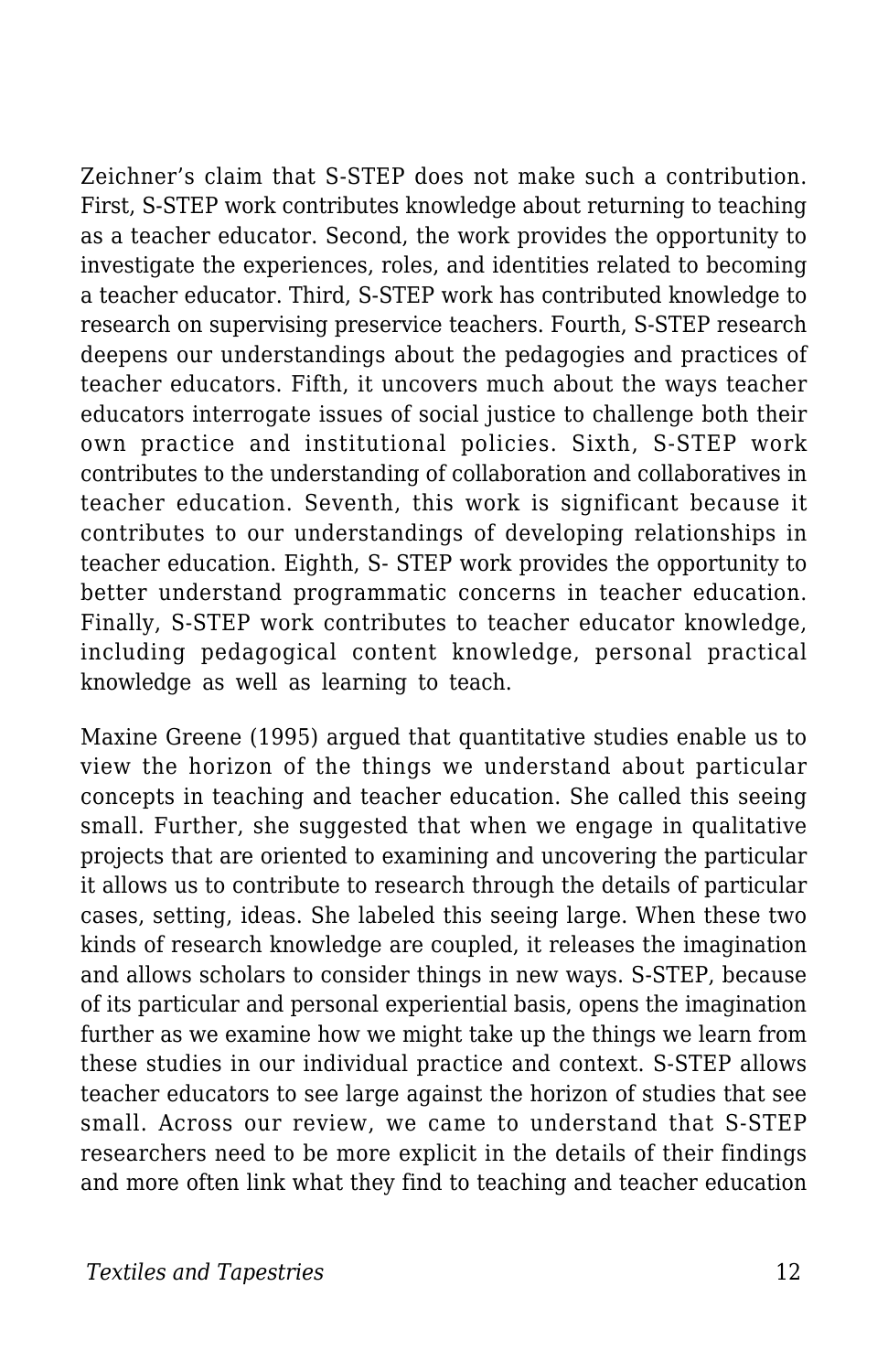research generally and specifically.

# **References**

Berry, A., & Loughran, J. (2004). Developing an understanding of learning to teach in teacher education. In J. Loughran and T. Russell (Eds.), *Improving teacher education practices through self-study* (pp. 29-45). Routledge.

Brubaker, N. D. (2010). Negotiating authority by designing individualized grading contracts. *Studying Teacher Education*, *6*(3), 257-267.

Bullock, S. M. (2017). Understanding candidates' learning relationships with their cooperating teachers: A call to reframe my pedagogy. *Studying Teacher Education*, *13*(2), 179-192.

Bullock, S. M., & Sator, A. (2018). Developing a pedagogy of "Making" through collaborative self-study. *Studying Teacher Education*, *14*(1), 56-70.

Cite, S., Lee, E., Menon, D., & Hanuscin, D. L. (2017). Learning from rookie mistakes: Critical incidents in developing pedagogical content knowledge for teaching science to teachers. *Studying Teacher Education*, *13*(3), 275-293.

Coia, L., & Taylor, M. (2013). Uncovering our feminist pedagogy: A co/autoethnography. *Studying Teacher Education*, *9*(1), 3-17.

Craig, C. (2010). Change, changing, and being changed: A study of self in the throes of multiple accountability demands. *Studying Teacher Education*, *6*(1), 63-73.

Cutri, R. M., & Whiting, E. F. (2018). Opening spaces for teacher educator knowledge in a faculty development program on blended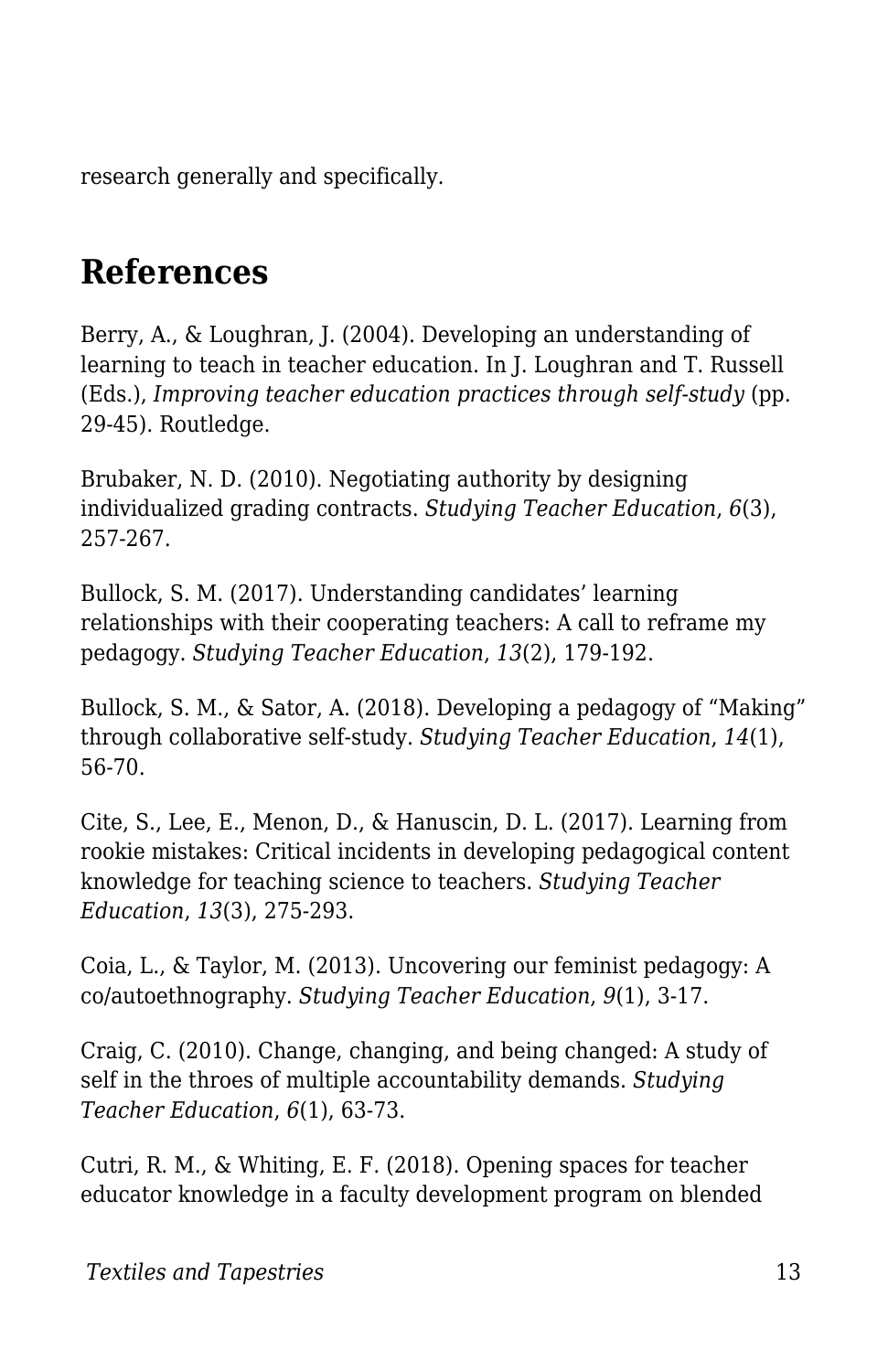learning course development. *Studying Teacher Education, 14*(2), 125-140. https://doi.org/10.1080/17425964.2018.1447920

Cutri, R. M., Manning, J. M., & Chun, M. (2011). Poverty PhDs: Funds of knowledge, poverty, and professional identity in academia. *Studying Teacher Education, 7*(3), 299-314 https://doi.org/10.1080/17425964.2011.617137

Cuenca, A. (2010). In loco paedagogus: The pedagogy of a novice university supervisor. *Studying Teacher Education*, *6*(1), 29-43.

Dillon, D. (2017). Straddling teacher candidates' two worlds to link practice and theory: A self- study of successful and unsuccessful efforts. *Studying Teacher Education*, *13*(2), 145- 164.

Dinkelman, T., Margolis, J., & Sikkenga, K. (2006a). From teacher to teacher educator: Experiences, expectations, and expatriation. *Studying teacher education*, *2*(1), 5-23.

Dinkelman, T., Margolis, J., & Sikkenga, K. (2006b). From teacher to teacher educator: Reframing knowledge in practice. *Studying teacher education*, *2*(2), 119-136.

Dunn, M., & Rice, M. (2019). Community, towards dialogue: A selfstudy of online teacher preparation for special education. *Studying Teacher Education*, *15*(2), 160-178.

East, K. (2009). Using metaphors to uncover the selves in my practice. *Studying Teacher Education*, *5*(1), 21-31.

Forgasz, R., & McDonough, S. (2017). "Struck by the way our bodies conveyed so much:" A collaborative self-study of our developing understanding of embodied pedagogies. *Studying Teacher Education*, *13*(1), 52-67.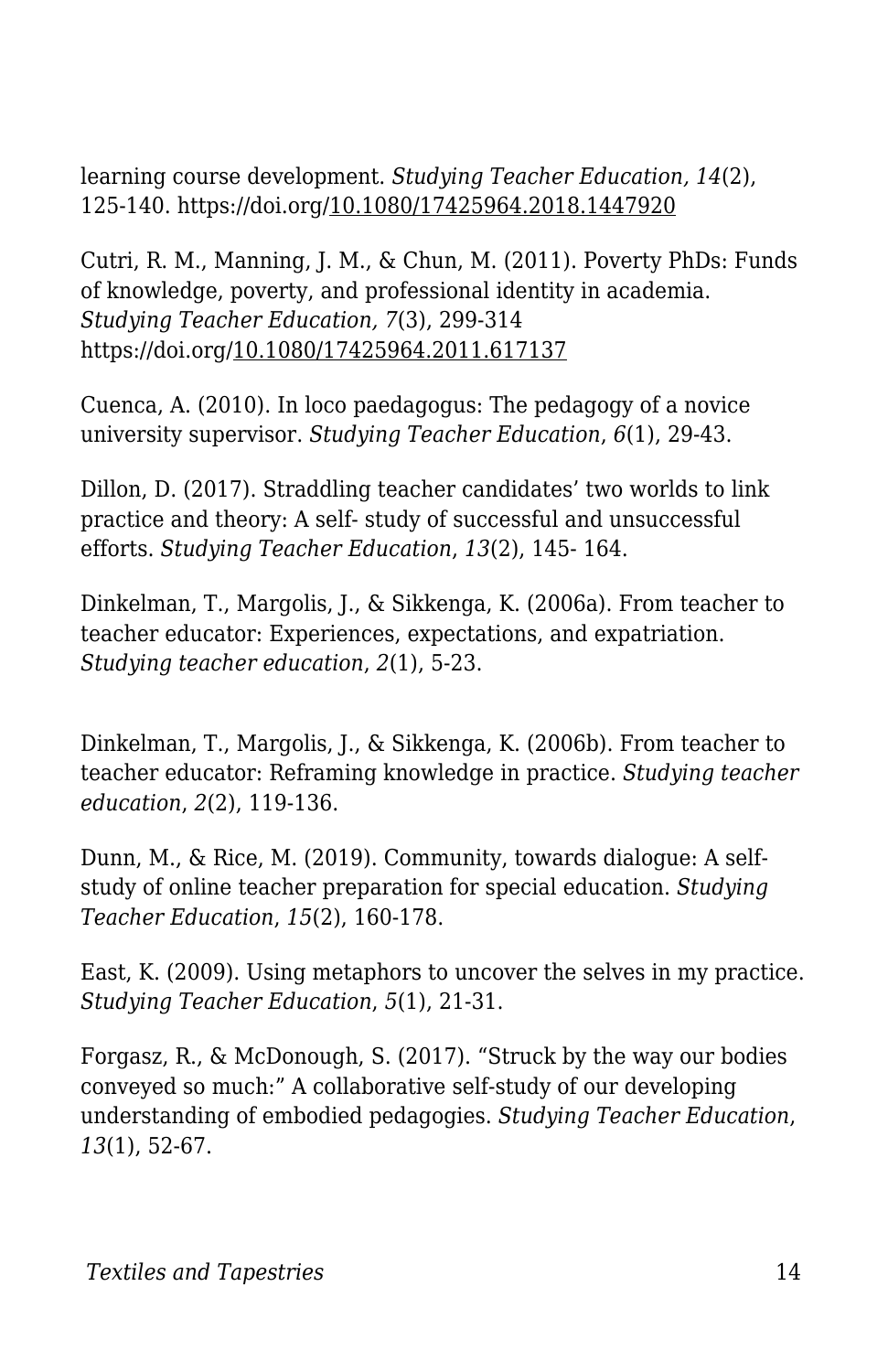Greene, M. (1995). *Releasing the imagination: Essays on education, the arts, and social change*. Jossey-Bass.

Grierson, A. L. (2010). Changing conceptions of effective teacher education: The journey of a novice teacher educator. *Studying Teacher Education*, *6*(1), 3-15.

Hamilton, M. L. (Ed.) (1998). *Reconceptualizing the education of teachers: Self-study in teacher education.* Falmer.

Hamilton, M. (2018). Bridging the gap from teacher to teacher educator: The role of a teaching portfolio. *Studying Teacher Education*, *14*(1), 88-102.

Hohensee, C., & Lewis, W. E. (2019). Building bridges: A crossdisciplinary peer-coaching self- study. *Studying Teacher Education*, *15*(2), 98-117.

Kastberg, S. E., Lischka, A. E., & Hillman, S. L. (2019). Exploring mathematics teacher educator questioning as a relational practice: Acknowledging imbalances. *Studying Teacher Education*, 15(1), 67-81.

Kitchen, J. (2005a). Looking backward, moving forward: Understanding my narrative as a teacher educator. S*tudying Teacher Education*, 1(1), 17-30. https://doi.org/10.1080/17425960500039835

Kitchen, J. (2005b). Conveying respect and empathy: Becoming a relational teacher educator. *Studying Teacher Education, 1*(2), 195-207.

Klein, E. J., & Taylor, M. (2017). Teacher educators struggling to make complex practice explicit: Distancing teaching through video. *Studying Teacher Education*, 13(3), 312-330. https://doi.org/10.1080/17425964.2017.1366307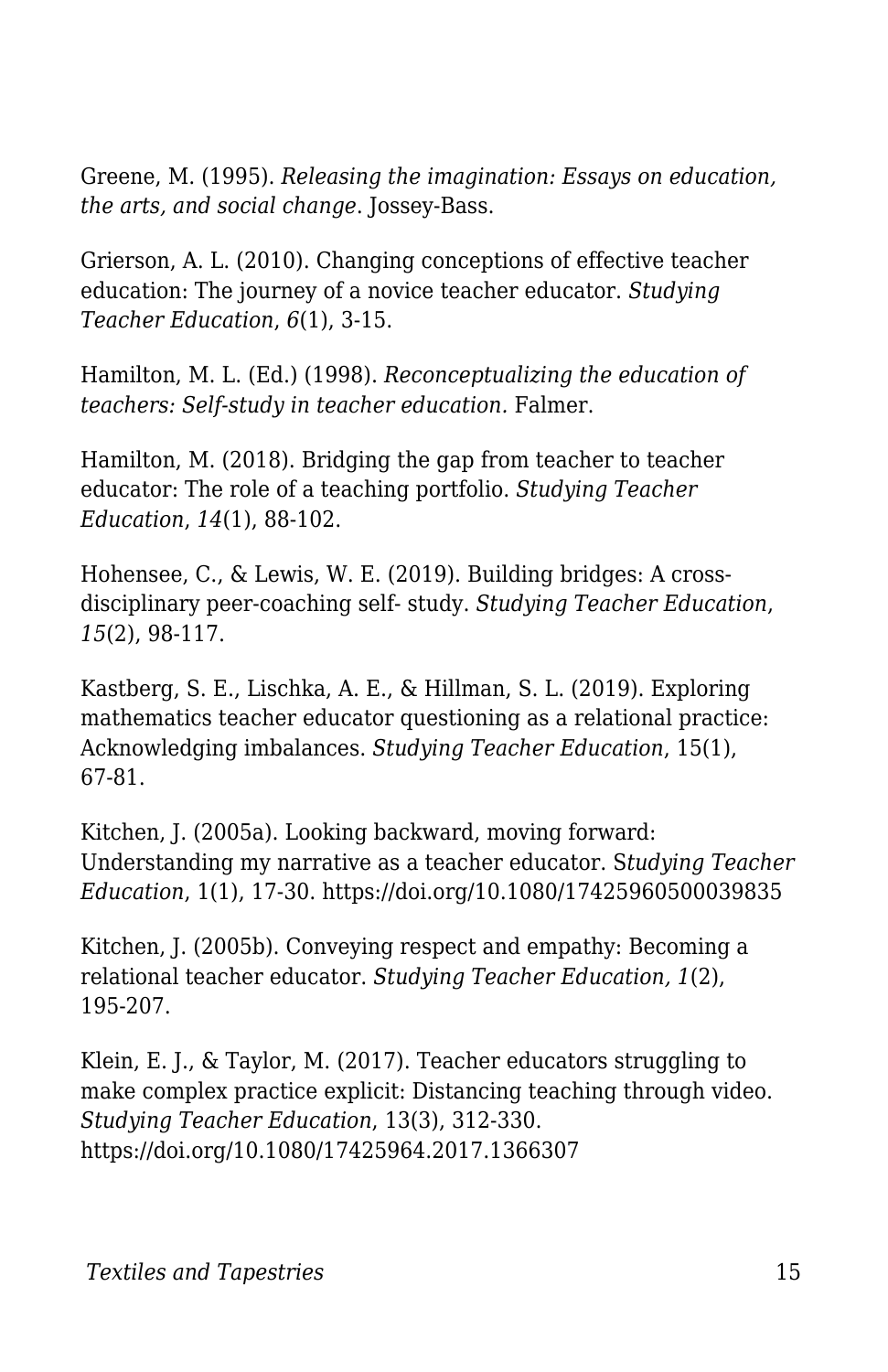Kosnik, C., & Beck, C. (2008). We taught them about literacy but what did they learn? The impact of a preservice teacher education program on the practices of beginning teachers. *Studying Teacher Education*, *4*(2), 115-128.

LaBoskey, V. K. (2004). The methodology of self-study and its theoretical underpinnings. In J. J. Loughran, M. L. Hamilton, V. K. LaBoskey, & T. L. Russell (Eds). *International handbook of self-study of teaching and teacher education practices* (pp. 817-869). Kluwer Academic Publishers.

LaBoskey, V. K., & Richert, A. E. (2015). Self-study as a means for urban teachers to transform academics. *Studying Teacher Education*, *11*(2), 164-179.

Lee, Y. A. (2011). Self-study of cross-cultural supervision of teacher candidates for social justice. *Studying Teacher Education*. *7*(1), 3-18.

Loughran, J. J. (2004). A history and context of self-study of teaching and teacher education practices. In J. J. Loughran, M. L. Hamilton, V. K. LaBoskey, & T. L. Russell (Eds). *International handbook of selfstudy of teaching and teacher education practices* (pp. 7- 39). Kluwer Academic Publishers.

Martin, A. K. (2017). In search of ways to improve practicum learning: Self-study of the teacher educator/researcher as responsive listener. *Studying Teacher Education*, *13*(2), 127-144.

McDonough, S., & Brandenburg, S. (2012). Examining assumptions about teacher educator identities by self-study of the role of mentor of pre-service teachers. *Studying Teacher Education*, *8*(2), 169-182. https://doi.org/10.1080/17425964.2012.692990

McDonough. S. (2017). Taking a return to school: Using self-study to learn about teacher educator practice. *Studying Teacher Education,*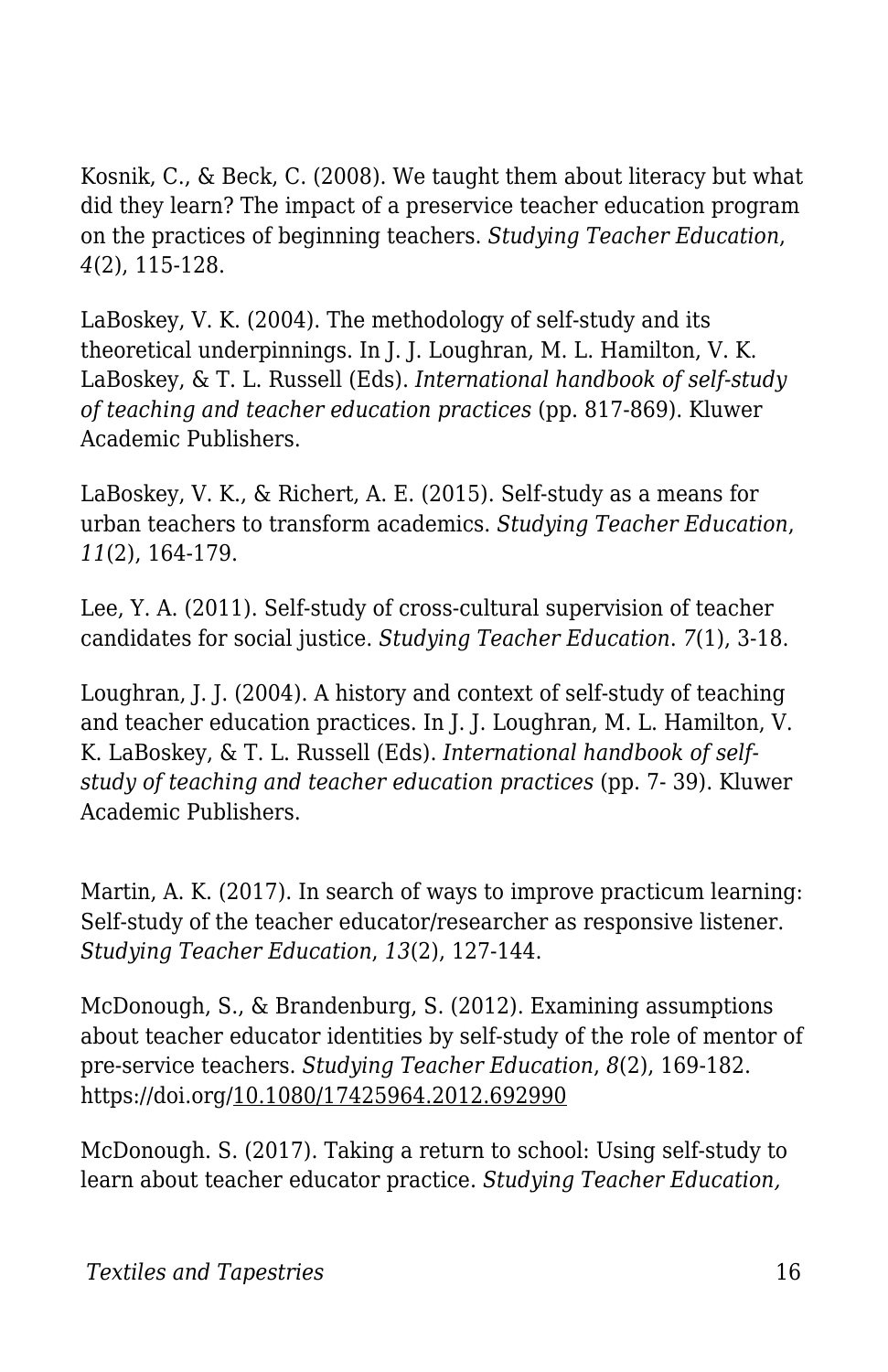#### *13*(3), 241-

#### 256. https://doi.org/10.1080/17425964.2017.1365700

Murphy, M. S., & Pinnegar, S. (2019). Ethical dilemmas of a self-study researcher: A narrative analysis of ethics in the process of S-STEP research. In R. Brandenburg & S. McDonough (Eds.). *Ethics, selfstudy research, methodology and teacher education*. Springer.

Murphy, M. S., & Pinnegar, S. (2018). Shaping community in online courses: A self-study of practice in course design to support the relational. *Studying Teacher Education*, *14*(3), 272-283.

Newberry, M. (2014). Teacher educator identity development of the nontraditional teacher educator. *Studying Teacher Education*, *10*(2), 163-178.

Parker, D. C., & Volante, L. (2009). Responding to the challenges posed by summative teacher candidate evaluation: A collaborative self-study of practicum supervision by faculty. *Studying Teacher Education*, *5*(1), 33-44.

Polanyi, M. (1966). *The tacit dimension*. University of Chicago Press.

Putnam, H. (2004). *Ethics without ontology*. Harvard University Press.

Richards, K. A. R., & Ressler, J. D. (2017). "Still finding the ground:" A self-study of a first- year physical education teacher educator. *Studying Teacher Education*, *13*(1), 3-19.

Russell, T. (2017). Improving the quality of practicum learning: Selfstudy of a faculty member's role in practicum supervision. *Studying Teacher Education*, *13*(2), 193-209.

Samaras, A. P., Kayler, M., Rigsby, L. C., Weller, K. L., & Wilcox, D. R. (2006). Self-study of the craft of faculty team teaching in a non-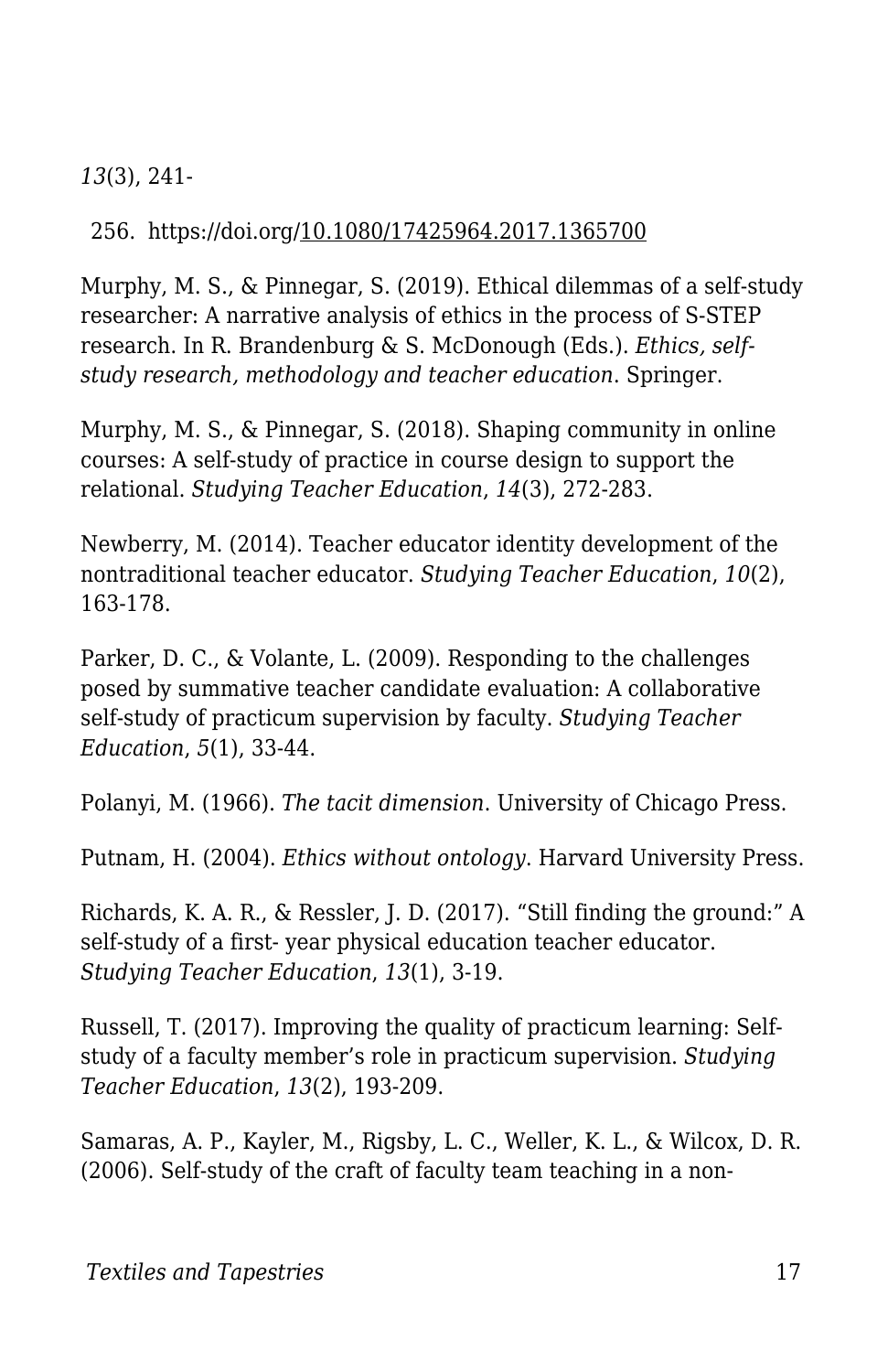traditional teacher education program. *Studying Teacher Education, 2*(1), 43- 57. https://doi.org/10.1080/17425960600557462

Scherff, L., & Kaplan, J. (2006). Reality check: A teacher educator returns home. *Studying Teacher Education, 2*(2), 155-167. https://doi.org/10.1080/17425960600983189

Schulte, A. (2005). Assuming my transformation: Transforming my assumptions. *Studying Teacher Education*, *1*(1), 31-42.

Skerrett, A. (2008). Biography, identity, and inquiry: The making of teacher, teacher educator, and researcher. *Studying Teacher Education*, *4*(2), 143-156.

Spiteri, D. (2010). Back to the classroom: Lessons learnt by a teacher educator. *Studying Teacher Education, 6*(2), 131-141. https://doi.org/10.1080/17425964.2010.495890

Thomas, L. (2017). Learning to learn about the practicum: A self-study of learning to support student learning in the field. *Studying Teacher Education*, *13*(2), 165-178.

Tuval, S., Barak, J., & Gidron, A. (2011). Negotiating a team identity through collaborative self- study. *Studying Teacher Education*, *7*(2), 201-210.

Williams, J., Ritter, W., & Bullock. S. M. (2012). Understanding the complexity of becoming a teacher educator: Experience, belonging, and practice within a professional learning community. *Studying Teacher Education*, 8(3), 245-260. https://doi.org/10.1080/17425964.2012.719130

Wood, D., & Borg, T. (2010). The rocky road: The journey from classroom teacher to teacher educator. *Studying Teacher Education*, *6*(1), 17-28.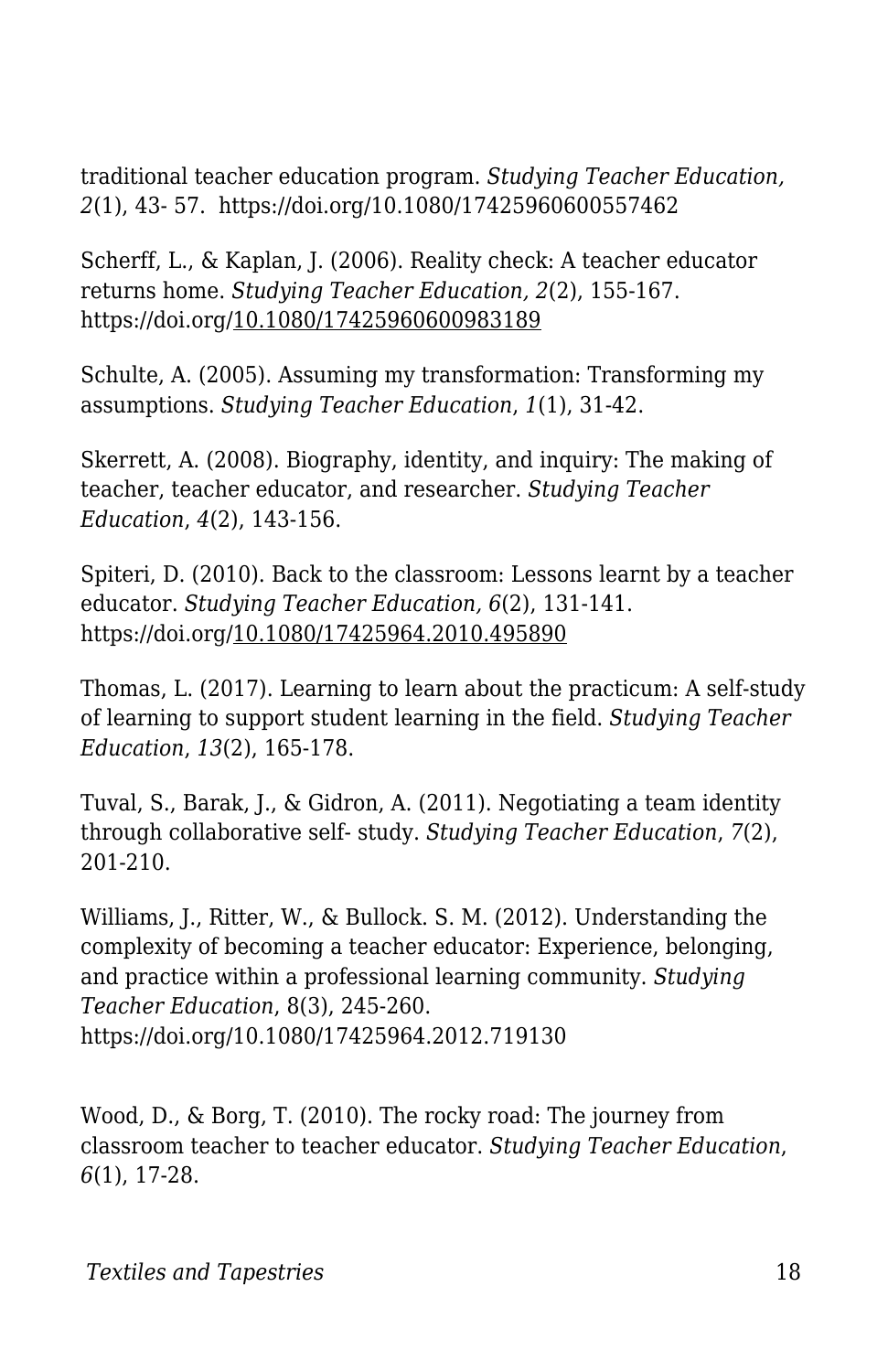Young, J. R., & Erickson, L. B. (2011). Imagining, becoming, and being a teacher: How professional history mediates teacher educator identity. *Studying Teacher Education*, *7*(2), 121-129.

Zeichner, K. (1999). The new scholarship in teacher education*. Educational Researcher, 28*(9), 4–15.

Zeichner, K. (2007). Accumulating knowledge across self-studies in teacher education. *Journal of Teacher Education, 58*(1), 36-46.



Pinnegar, S. E., Lay, C., Cutri, R., & Newberry, M. (2020). Exploring the Contribution of Self-Study of Teacher Education Practice to the Conversation on Research on Teacher Education. In C. Edge, A. Cameron-Standerford, & B. Bergh (Eds.), *Textiles and Tapestries*. EdTech Books. Retrieved from https://edtechbooks.org/textiles\_tapestries\_self\_study/exp